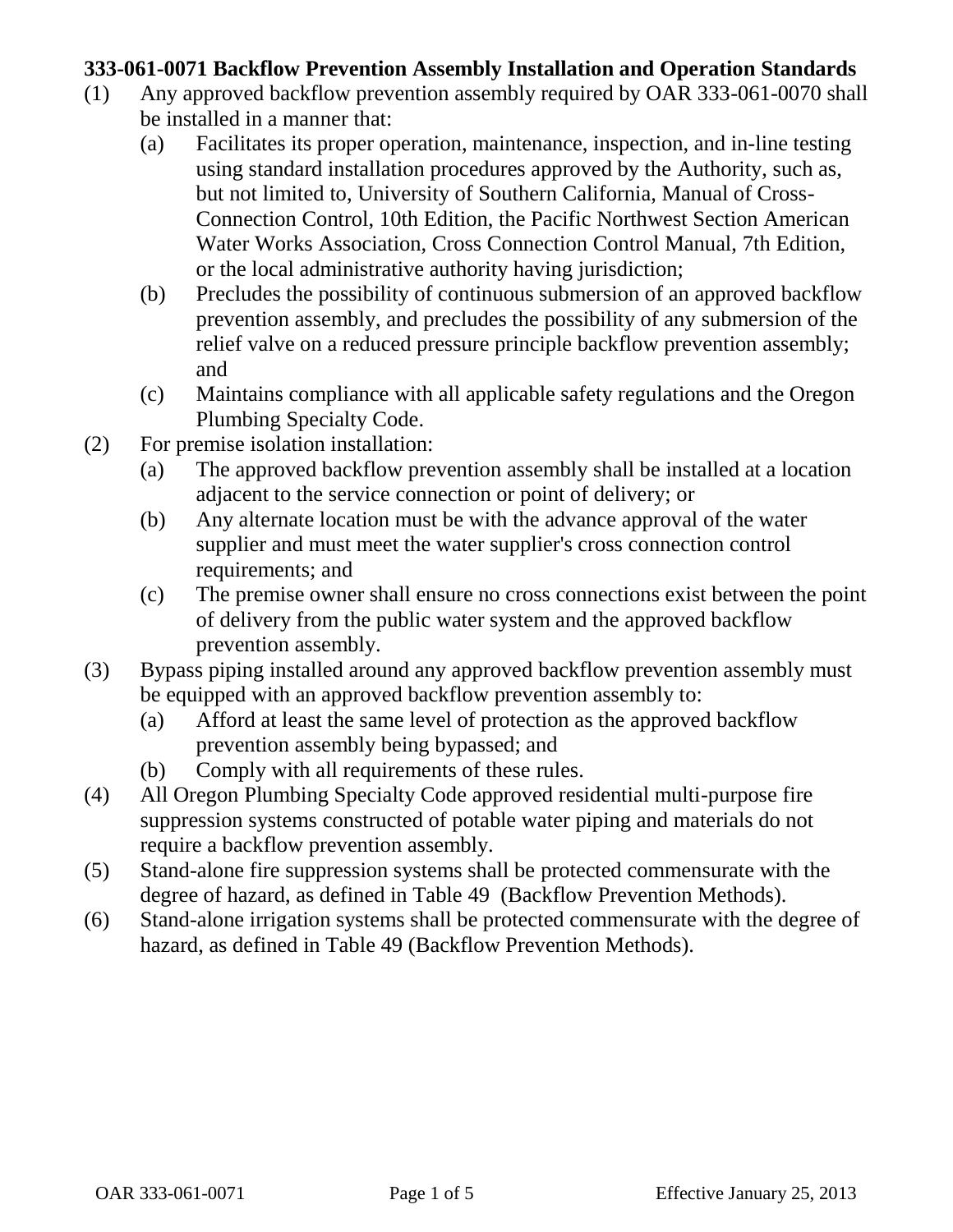(7) A Reduced Pressure Principle Backflow Prevention Assembly (RP) or Reduced Pressure Principle-Detector Backflow Prevention Assembly (RPDA):





- (a) Shall conform to bottom and side clearances when the assembly is installed inside a building. Access doors may be provided on the top or sides of an above-ground vault;
- (b) Shall always be installed horizontally, never vertically, unless they are specifically approved for vertical installation;
- (c) Shall always be installed above the 100 year (1 percent) flood level unless approved by the appropriate local administrative authority having jurisdiction;
- (d) Shall never have extended or plugged relief valves;
- (e) Shall be protected from freezing when necessary;
- (f) Shall be provided with an approved air gap drain;
- (g) Shall not be installed in an enclosed vault or box unless a bore-sighted drain to daylight is provided;
- (h) May be installed with reduced clearances if the pipes are two inches in diameter or smaller, are accessible for testing and repairing, and approved by the appropriate local administrative authority having jurisdiction;
- (i) Shall not be installed at a height greater than five feet unless there is a permanently installed platform meeting Oregon Occupational Safety and Health Administration (OR-OSHA) standards to facilitate servicing the assembly; and
- (j) Be used to protect against a non-health hazard or health hazard for backsiphonage or backpressure conditions.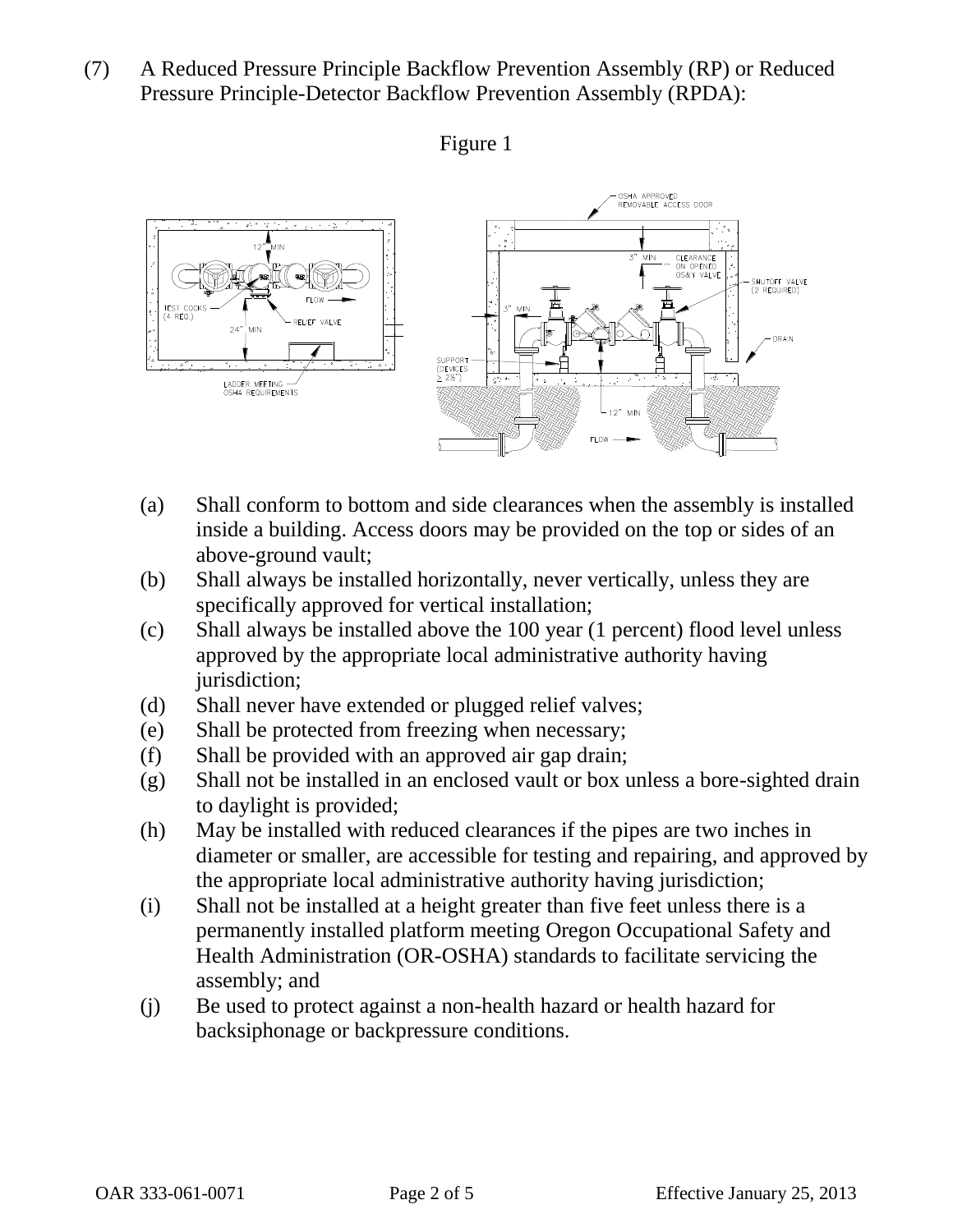(8) A Double Check Valve Backflow Prevention Assembly (DC) or Double Check Detector Backflow Prevention Assembly (DCDA):



## Figure 2

- (a) Shall conform to bottom and side clearances when the assembly is installed inside a building;
- (b) May be installed vertically as well as horizontally provided the assembly is specifically listed for that orientation in the Authority's Approved Backflow Prevention Assembly List.
- (c) May be installed below grade in a vault, provided that water-tight fitted plugs or caps are installed in the test cocks, and the assembly shall not be subject to continuous immersion;
- (d) Shall not be installed at a height greater than five feet unless there is a permanently installed platform meeting Oregon Occupational Safety and Health Administration (OR-OSHA) standards to facilitate servicing the assembly;
- (e) May be installed with reduced clearances if the pipes are two inches in diameter or smaller, provided that they are accessible for testing and repairing, and approved by the appropriate local administrative authority having jurisdiction;
- (f) Shall have adequate drainage provided except that the drain shall not be directly connected to a sanitary or storm water drain. Installers shall check with the water supplier and appropriate local administrative authority having jurisdiction for additional requirements;
- (g) Shall be protected from freezing when necessary; and
- (h) Be used to protect against non-health hazards under backsiphonage and backpressure conditions.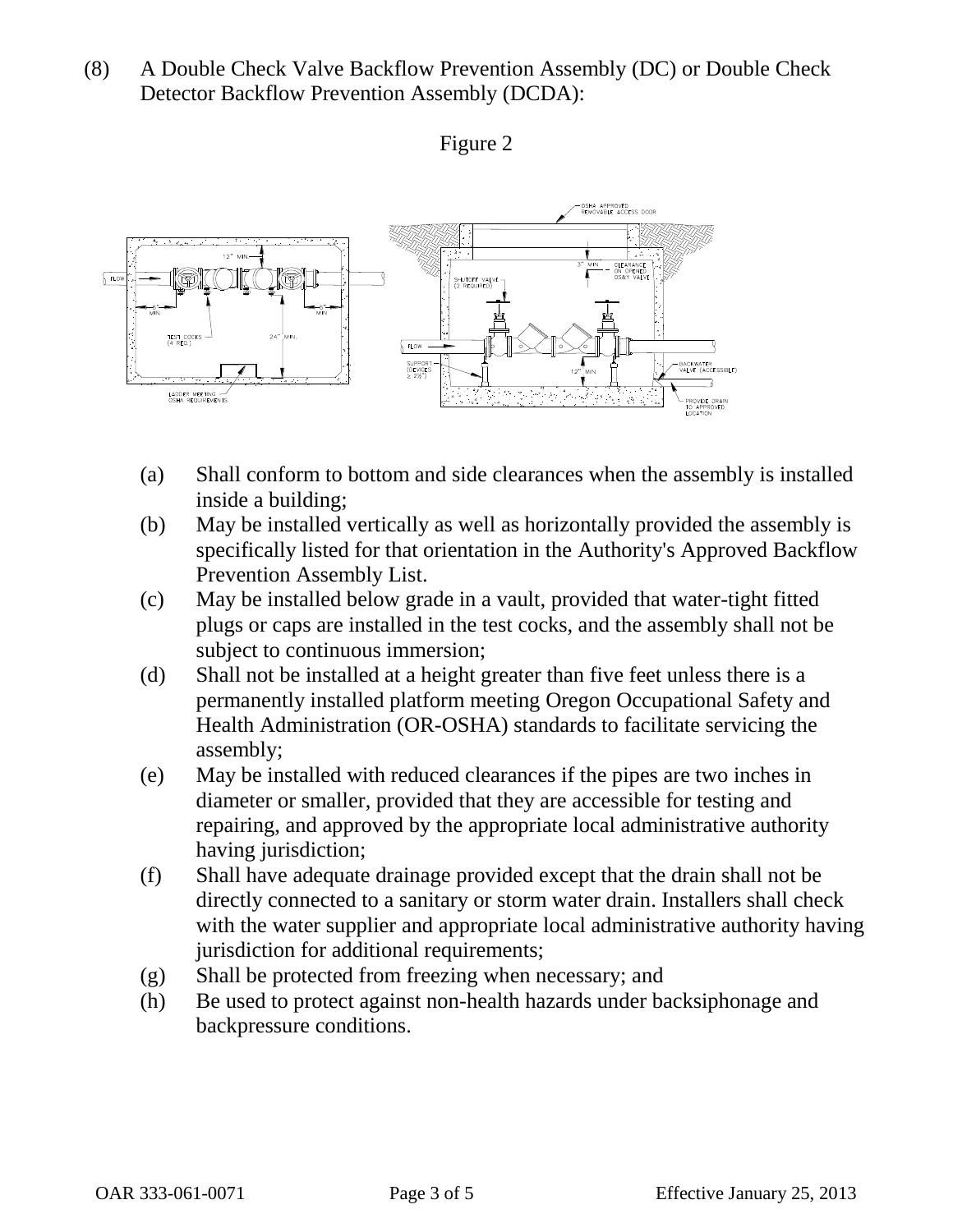(9) A Pressure Vacuum Breaker Backsiphonage Prevention Assembly (PVB) or Spill-Resistant Pressure Vacuum Breaker Backsiphonage Prevention Assembly (SVB) shall:



- (a) Be installed where occasional water discharge from the assembly caused by pressure fluctuations will not be objectionable;
- (b) Have adequate spacing available for maintenance and testing;
- (c) Not be subject to flooding;
- (d) Be installed a minimum of 12 inches above the highest downstream piping and outlets;
- (e) Have absolutely no means of imposing backpressure by a pump or other means. The downstream side of the pressure vacuum breaker backsiphonage prevention assembly or spill-resistant pressure vacuum breaker backsiphonage prevention assembly may be maintained under pressure by a valve; and
- (f) Be used to protect against backsiphonage only, not backpressure.
- (10) An Atmospheric Vacuum Breaker (AVB) shall:

Figure 4



- (a) Have absolutely no means of shut-off on the downstream or discharge side of the atmospheric vacuum breaker;
- (b) Not be installed in dusty or corrosive atmospheres;
- (c) Not be installed where subject to flooding;